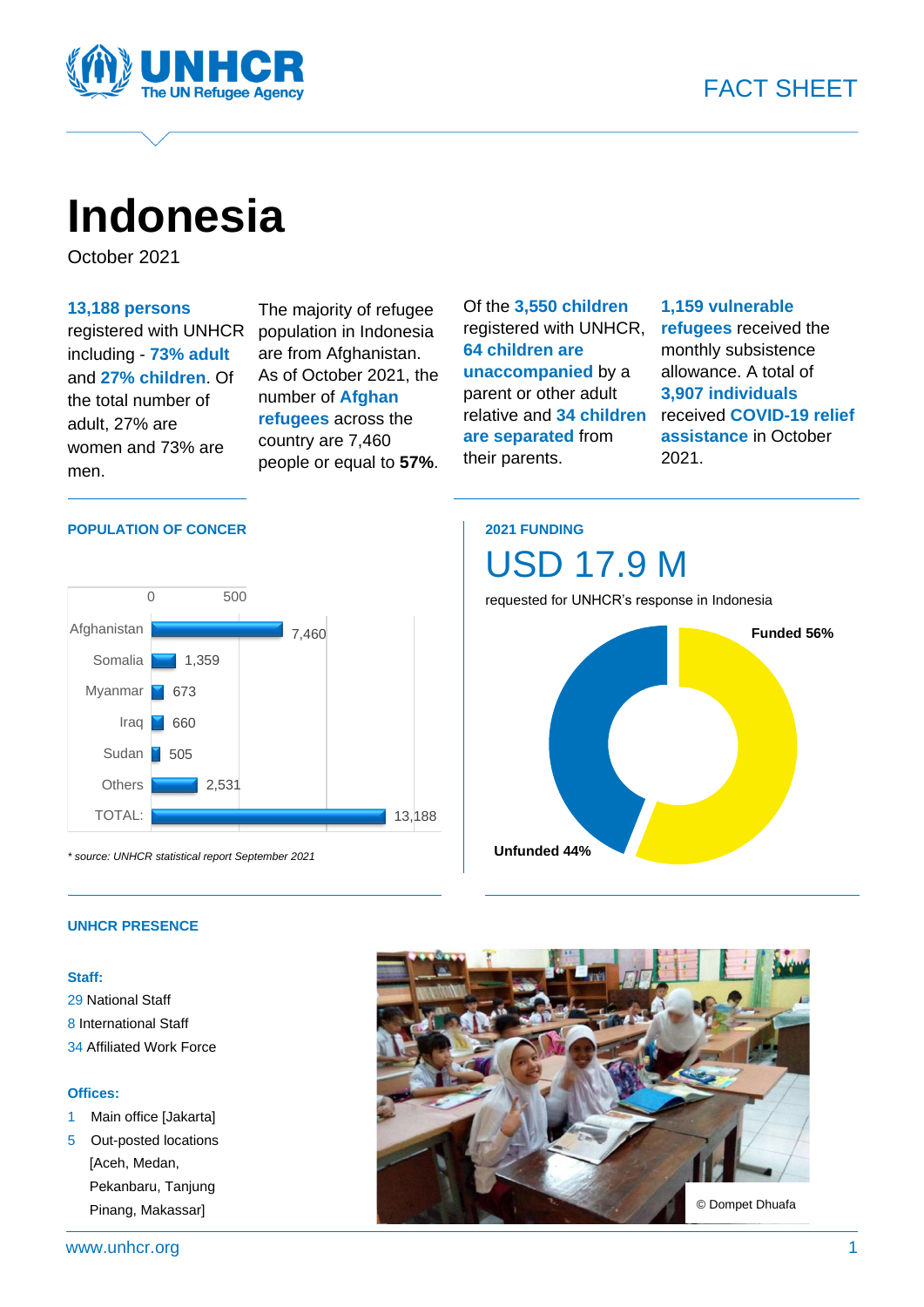

## Working with Partners

- UNHCR works closely with counterparts of the Republic of Indonesia to provide protection, assistance, and to identify solutions for persons under UNHCR's mandate, particularly the Coordinating Ministry for Political, Legal and Security Affairs and its department for Refugees and People Smuggling; the Ministry of Law and Human Rights, including the Directorate-General of Immigration; the Ministry of Foreign Affairs; the Ministry of Social Affairs; the Ministry of Home Affairs and the Ministry of Manpower.
- UNHCR works in a close collaboration with the UNRC and other UN agencies including UNICEF, ILO, WHO, UNFPA, UNWOMEN, UNAIDS, and IOM. UNHCR also engages with international and national NGOs as well as civil society partners, including UNHCR-funded partners and Refugee-led organizations. For example, Church World Service (CWS), Catholic Relief Services (CRS), Jesuit Refugee Service (JRS), the Indonesian Red Cross, Dompet Dhuafa, Human Initiative and the National Human Rights Commission. We assist the Government to ensure that refugees and stateless persons are protected and provided with assistance, such as, inter alia, lifesaving medical assistance, addressing the special needs of the unaccompanied/separated and other children at risk, distribution of monthly cash allowance to the most vulnerable refugees, education assistance, SGBV prevention and response.
- Recently, UNHCR together with the UNRC, UNICEF, IOM and through the advocacy of the UN Country Team, along with other partners and stakeholders such as CWS, CRS, University of Indonesia Hospital (RSUI), Jakarta Provincial Government and Indonesia Chambers of Commerce (KADIN) managed to vaccinate more than 5,000 refugees, using vaccines from different sources including government, donation from the private sectors as well as unused vaccines that were allocated for UN staff and dependents.
- **Different UN** joint programs are also being effectively implemented in Indonesia, such as the UN Joint Team on AIDS/HIV (UNJTHA), the GAP (Global Action Plan) on Child Wasting, the UN Multi-partner Trust Fund (MPTF) on livelihood and economic inclusion, and the UNICEF – UNHCR Blueprint for Joint Action.
- Several UNHCR's activities are being implemented with the support from the private sector. For example, our PPH/Islamic Philanthropy unit builds partnership with major philanthropy institutions, who are committed to support UNHCR's Cash-Based Intervention program.

## Main Activities

#### **Protection**

- While Indonesia is not a party to the 1951 Refugee Convention or its 1967 Protocol, it has a long tradition of allowing access to and hosting refugees. Indonesia has enacted a comprehensive national refugee law, signed as a presidential regulation in December 2016, which provides access and temporary protection to refugees in the country until longer-term solutions can be found for them. Under the law, the Government has authorized UNHCR to help protect and find solutions for them.
- The 2016 refugee law includes provisions for the Government to rescue refugees on boats in distress near Indonesia and to help them disembark. These provisions were once again implemented on 25 June and 7 September 2020, when nearly 400 Rohingya refugees were rescued in Lhoksemauwe, Aceh province, then when another group of 81 Rohingya refugees disembarked in East Aceh on 4 June 2021. UNHCR worked together with the authorities, local Refugee Task Force, UN agencies, NGO partners and the local community to provide assistance to the group.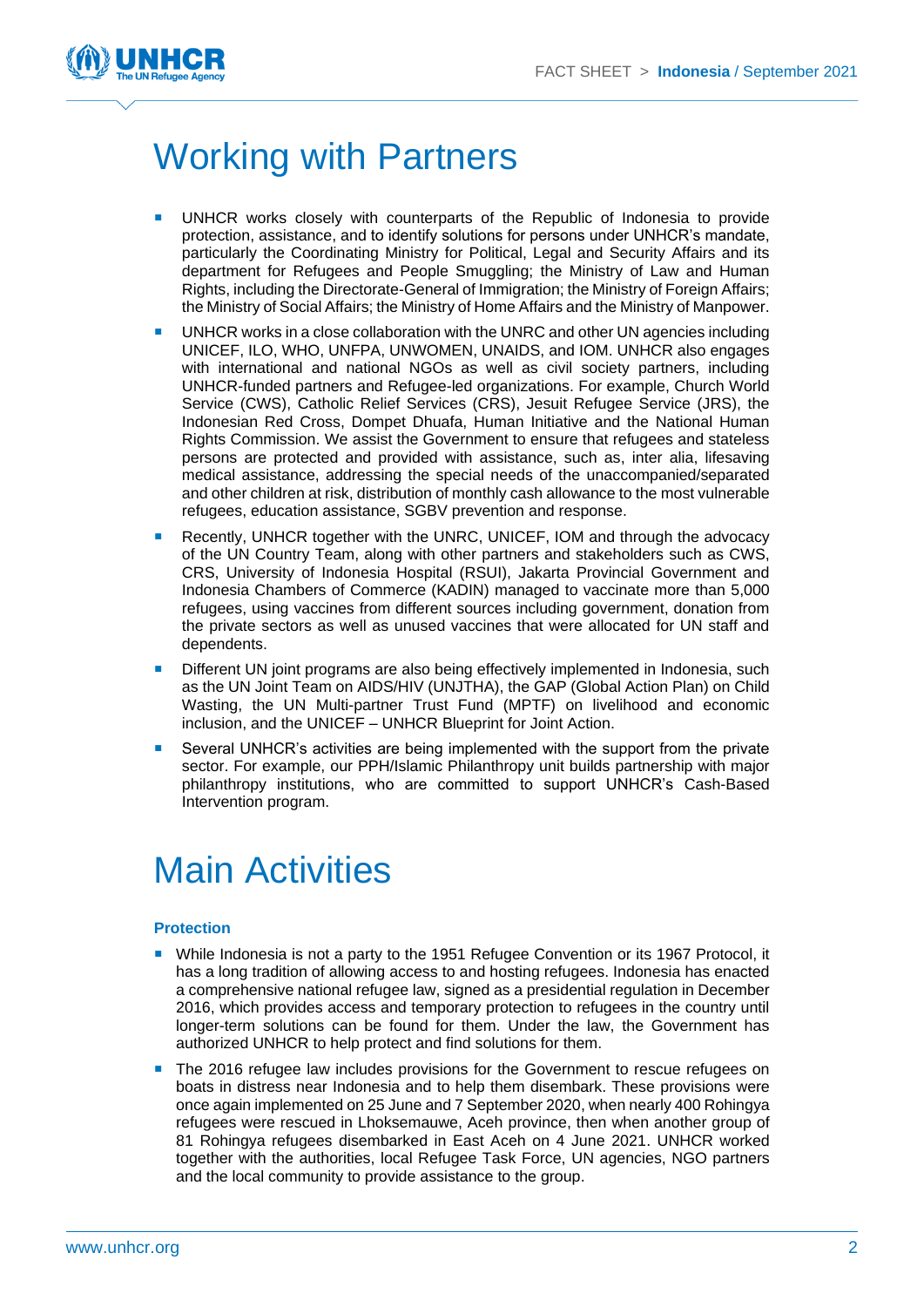

- **Indonesia is not a party to the 1954 Convention on the Status of Stateless Persons and** 1961 Convention on Reduction of Statelessness. In May 2020, based on a study by UNICEF conducted in 2019, it was reported that over 11 million children in Indonesia were without birth certificate. UNHCR works to advocate for access to universal birth registration for all children of marginalized groups, including refugee children. For the purpose, the office has been working closely with Directorate General of Population and Civil Registry. UNHCR funded partner, University of Diponegoro, is conducting stateless mapping in several border areas in Indonesia to identify who and how many individuals with statelessness issue. This mapping will serve as a baseline for statelessness programming need in 2022.
- Due to the current COVID-19 pandemic, it is critical for UNHCR Indonesia to receive sustained funding to be able to deliver protection and complementary solutions to the persons of concerns as the pandemic continues to pose challenges to the already limited resettlement opportunities.

#### **Community Empowerment and Self-Reliance**

- **Refugees are not able to exercise their right to work in Indonesia. Recognizing that** direct assistance is not sustainable, UNHCR continues to advocate for refugees to be given access to livelihood opportunities and works with partners to create communityempowerment and self-reliance programs that benefit Indonesians and refugees. The programs include vocational trainings and entrepreneurship schemes that promote economic development in Indonesian host communities. In December 2019, at the Global Refugee Forum organised by UNHCR in Geneva the Indonesian Government Delegation pledged support to refugee productivity empowerment activity as part of Indonesia's effort to address the global refugee crisis. A High-Level Meeting will be held every two years, and it will be an opportunity to review progress and challenges. The first High-Level Meeting will take place in December 2021. UNHCR continue to follow up on the pledges made by the Government in the 2019 Global Refugee Forum through different opportunities including during the June 2021 coordination meeting of the National Refugee Task Force.
- **Refugee women and men leaders, representing various nationalities, participate in** activities implemented by UNHCR and partners, such as assisting vulnerable refugees in accessing services, disseminating information among the refugee community, managing community learning centres, providing skills training and education for children and adolescents, as well as providing interpretation and translation services. In 2020, due to the pandemic-related restrictions, UNHCR started organising Virtual Town Hall meetings with Refugee Representatives (RRs) and the wider refugee communities in Jakarta and other cities where refugees reside. The office continues this good practice in 2021.
- The 1,159 vulnerable refugees from 434 households continued to receive monthly subsistence allowance in October. While the total of those received COVID-19 allowance, in October 2021, is 3,907 individuals (2,460 households). The distribution is made through Post Offices in areas where refugees living independently, including in out-post locations. Previously, from June – December 2020, as many as 5,823 refugees living independently [3,653 male and 2,170 female] had received the first to fifth batch of Covid-19 allowance.

#### **Education**

**Indonesia is a signatory to the Convention on the Rights of the Child and provides** refugee children access to national schools through the Ministry of Education Circular Letter No. 75253/A.A4/HK/2019 issued on 10 July 2019. UNHCR encourages refugee children to enrol into the national school system. To prepare refugee children for enrolment in national schools, UNHCR is working with partners in Jakarta and the Greater area as well as out-posted locations to teach refugee children Bahasa Indonesia, as well as basic math and literacy, and local customs and culture.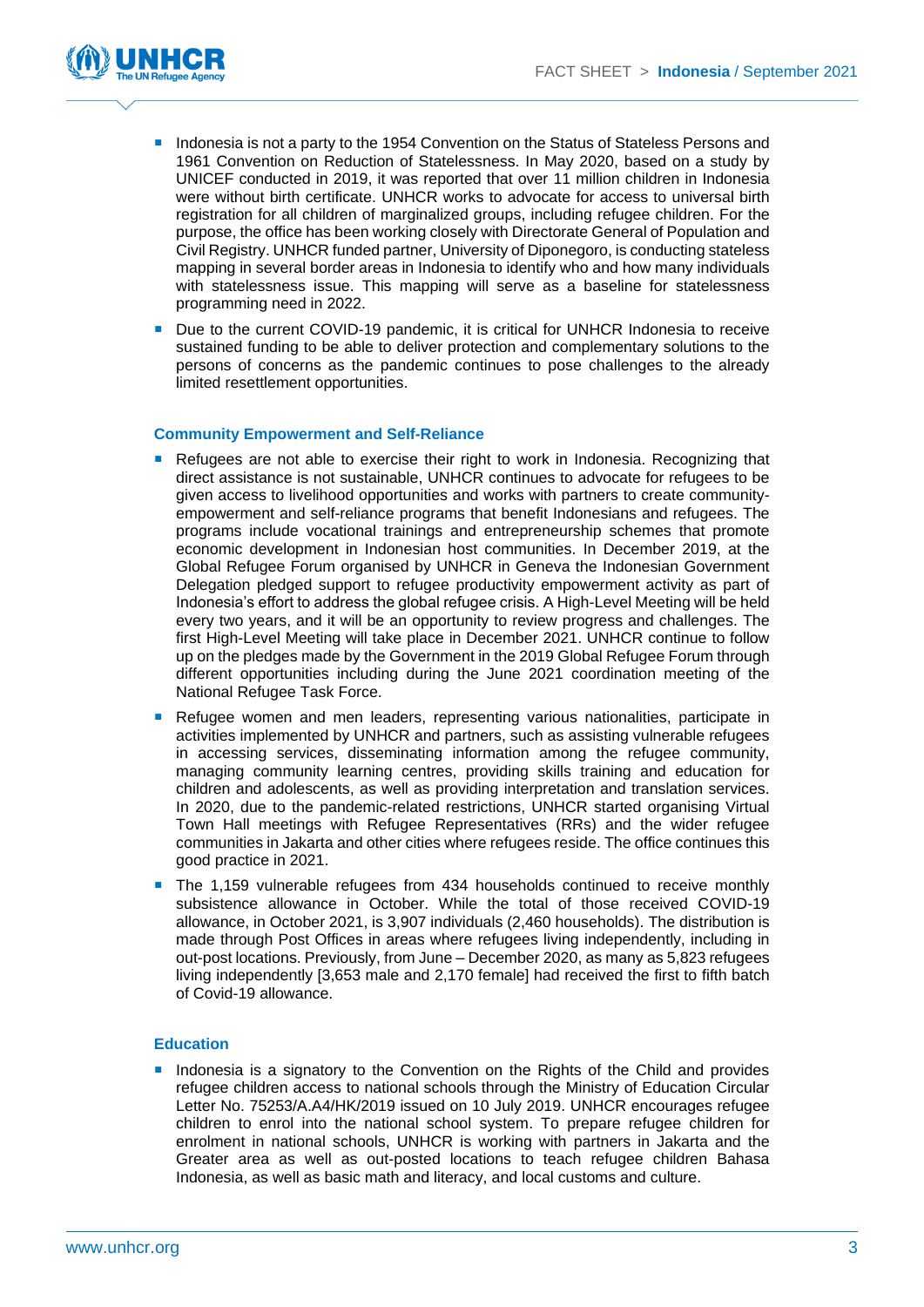

- **UNHCR** appreciates the Ministry of Education for a circular note to include refugee children in formal education. The circular note, however, does not cover all areas in which refugees live like Bogor, Depok, Bekasi, Bali and Aceh. UNHCR continues to advocate for the expansion of the circular note to overcome some obstacles including the access to formal certification upon completion of studies.
- With our partners, UNHCR works for all refugee children to have access to national schools. In October 2021, some 778 refugee children are enrolled in accredited national schools. UNHCR is conducting verification exercise and will obtain a more accurate number on the enrolment number. Challenges to increase refugee children's enrolment rates include limited knowledge of Bahasa Indonesia, inadequate sources of funding, and reports of limited places in public schools where refugees reside. Around 1,700 school aged children are not yet attending formal schools, but among them some 1,000 children are receiving education through refugee learning centres organised by UNHCR, IOM or centres led by the refugee communities.
- Other educational opportunities include enrolment in online, accredited university courses. UNHCR encourages refugees to complete accredited courses through Coursera for Refugees, a free online learning platform, in addition to non-formal educational, vocational and recreational activities made available for children and youth in children's homes. In Jakarta and the greater area, as well as in the other out-posted locations, refugee communities have several community-based learning centres for refugee children. Through these centres, UNHCR continue to encourage refugee parents to prepare their children with the necessary skills until they are ready to enrol in national schools. As of end of October 2021, some 3,450 refugees are enrolled in online education platforms such as Coursera and EdX and in educational programs organised by the refugee communities.
- **During the COVID-19 pandemic, refugee children who previously attended public** schools continue their studies with arrangements made by their respective school. Working with partners, online distant-learning are made available for refugee children at UNHCR supported learning centres and some community-based learning centres. Some of the challenges faced by refugee students include the limited ownership of device and internet data that are required for online distant-learning. Language barriers also limit accessing the distant learning programs provided by the government via television.

#### **Health**

Refugees have access to primary medical care through public health facilities, as well as community maternity and childcare, which provides immunizations. UNHCR works with partners in covering life threatening/saving medical situation to the extent of available and mobilised resources.

#### **COVID-19**

- The 10 June 2020 Circular Note issued by the Government of Indonesia has ensured access for registered refugees (UNHCR ID card holders) to COVID-19 related services, of which UNHCR appreciates. However, on 21 May 2021, the Ministry of Health issued a Decree No. HK.01.07/MENKES/4718/2021 stating UNHCR ID card is no longer serve as a basis for COVID-19 related services cost coverage, as of 20 April 2021. This regulation in practice has also excluded refugees from government-covered COVID-19 treatment, and UNHCR and its partner have been receiving various request for payment from the hospitals. UNHCR continues to advocate for UNHCR ID cards re-inclusion in the future regulations of Ministry of Health.
- The Ministry of Health issued more detailed instructions on COVID-19 vaccination for refugees through a decree which allows refugees with UNHCR issued identity documents to access the private sector vaccination scheme and also the national COVID-19 vaccination scheme provided that at least 70 per cent of the population in the area where refugees reside have received a first vaccination dose. The updated instructions were officially announced on 27 September 2021. As of October 2021, more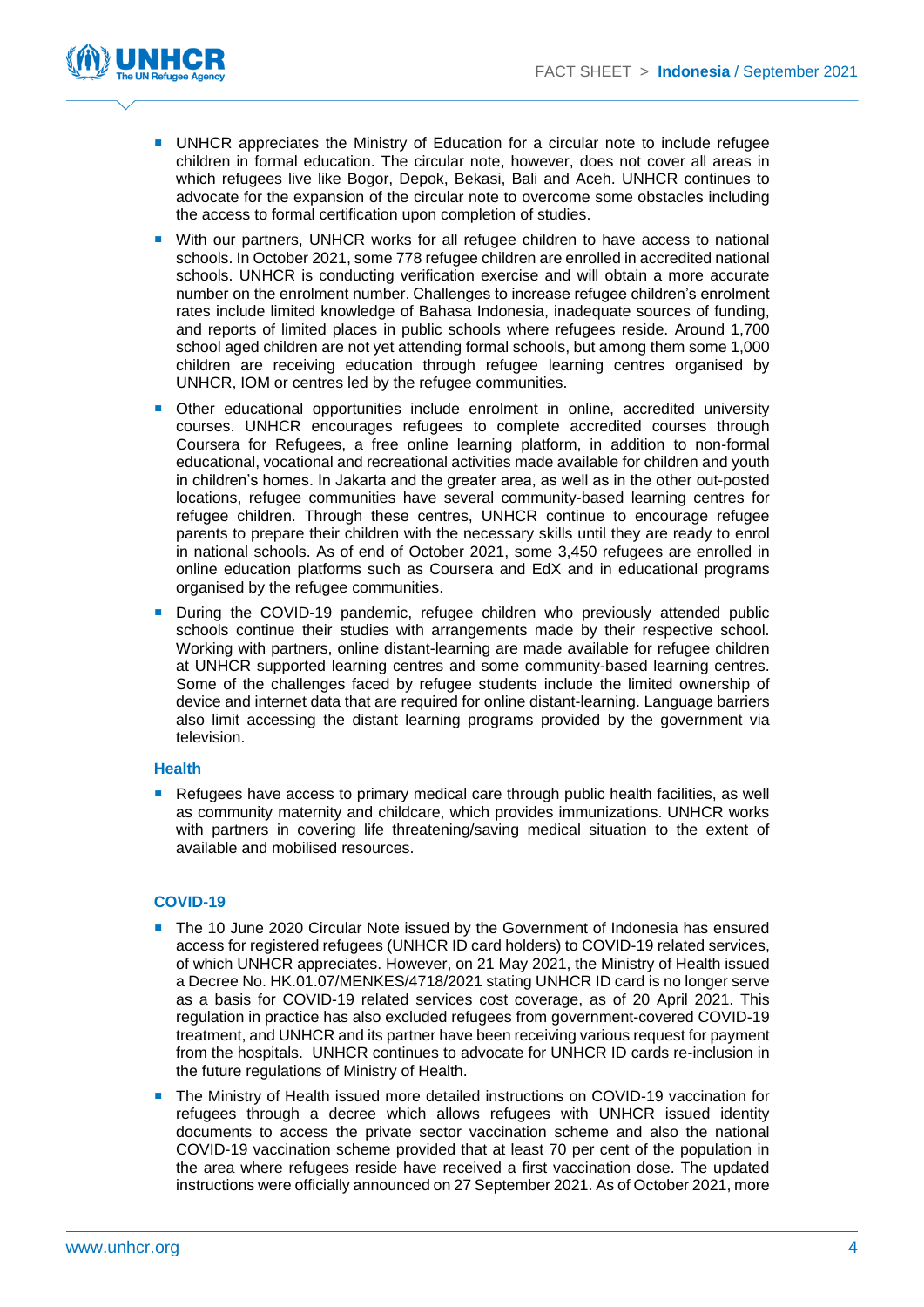

than 5,000 refugees have received vaccination in coordination with the Government and the private sector.

**UNHCR collaborates with partners to provide COVID-19 related information, such as** public health services and health-protocols awareness for refugees through social media platforms (Instagram, Facebook, and Twitter). The office also provides COVID-19 Hotline for refugees seeking consultation, then they will be advised to contact CWS Health Hotline for further COVID-19 related inquiries.

#### **Durable Solutions**

- While the opportunities provided by countries offering resettlement out of Indonesia are reducing, the most vulnerable refugees are identified for submission for the limited number of resettlement places available. In 2019, 663 refugees departed for resettlement to Australia, Canada, and the United States. This represents 4.8 percent of the total refugee population in the country. Meanwhile in 2020, as of the end of December, only 403 refugees have departed to third countries for resettlement. The outlook for resettlement places is such that it cannot be considered the only viable durable solution for the refugees in Indonesia. Unfortunately, refugees are put in a position that they will not be able to live a meaningful life until they are resettled, although only a small number will be able to benefit from resettlement. From January to October 2021, only as many as 420 refugees departed to resettlement countries. Therefore, it is of utmost importance to find other durable solutions than resettlement and to consider Indonesia as a country of de facto longer stay for refugees.
- After the successful departure of an Afghan refugee to Lithuania on a complementary pathway through education in March 2021, UNHCR together with Roshan Learning Centre are exploring the possibility of a second departure to take place later this year. In May 2021, UNHCR discussed about a potential collaboration with Talent Beyond Borders (TBB) on Labour Mobility Scheme, then in June 2021, after meeting UNHCR Indonesia, TBB has selected Indonesia as one of the countries to take forward the pilot of Labour Mobility Scheme. Following series of bilateral meetings with TBB in July 2021, the pilot project is at the final phase of implementing partner selection. UNHCR discussed with Catholic Relief Services (CRS) on the potential partnership for the project and the CRS confirmed their willingness to take this project forward. The pilot project aims at referring some refugee candidates to Australia under labour mobility scheme by the end of 2021. In August 2021, CRS has been officially selected as an implementing partner for this pilot project. The TBB is organizing series of trainings for CRS staff. Once the capacity building exercise is completed, CRS will start the project's activities in close coordination with TBB and UNHCR.
- **UNHCR** facilitates voluntary repatriation for refugees who request return, with arrangements made in close cooperation with IOM through its assisted voluntary return program. In 2019, only 1.8% of the total persons of concern (252 people) have returned voluntarily to their countries of origin. Meanwhile as of end of December 2020, 139 refugees have opted for voluntary repatriation (1% of the total persons of concern). So far in 2021, the total number of refugees repatriated voluntarily is 93 individuals.
- **UNHCR** provides information and guidance to refugees who may have family members abroad and would like to pursue private sponsorship options. In 2019, 57 people (0.4% of total persons of concern) departed abroad on private sponsorships, and in December 2020, the number recorded by UNHCR is 27 people (0.2% of total persons of concern). While as of October 2021, only 24 individual who have been departed on private sponsorships.

#### **Private Sector Partnership (PSP)**

 Even though the COVID-19 pandemic has taken its effect in some of the income streams of PSP programme in Indonesia, as of October 2021, PSP Indonesia successfully recorded an income of **IDR2,744,455,158 (USD192,054)**. This income has a 6% increase compared to the previous month and was generated from Digital Fundraising program, Face to Face (F2F) In-House program, and Face to Face Agency